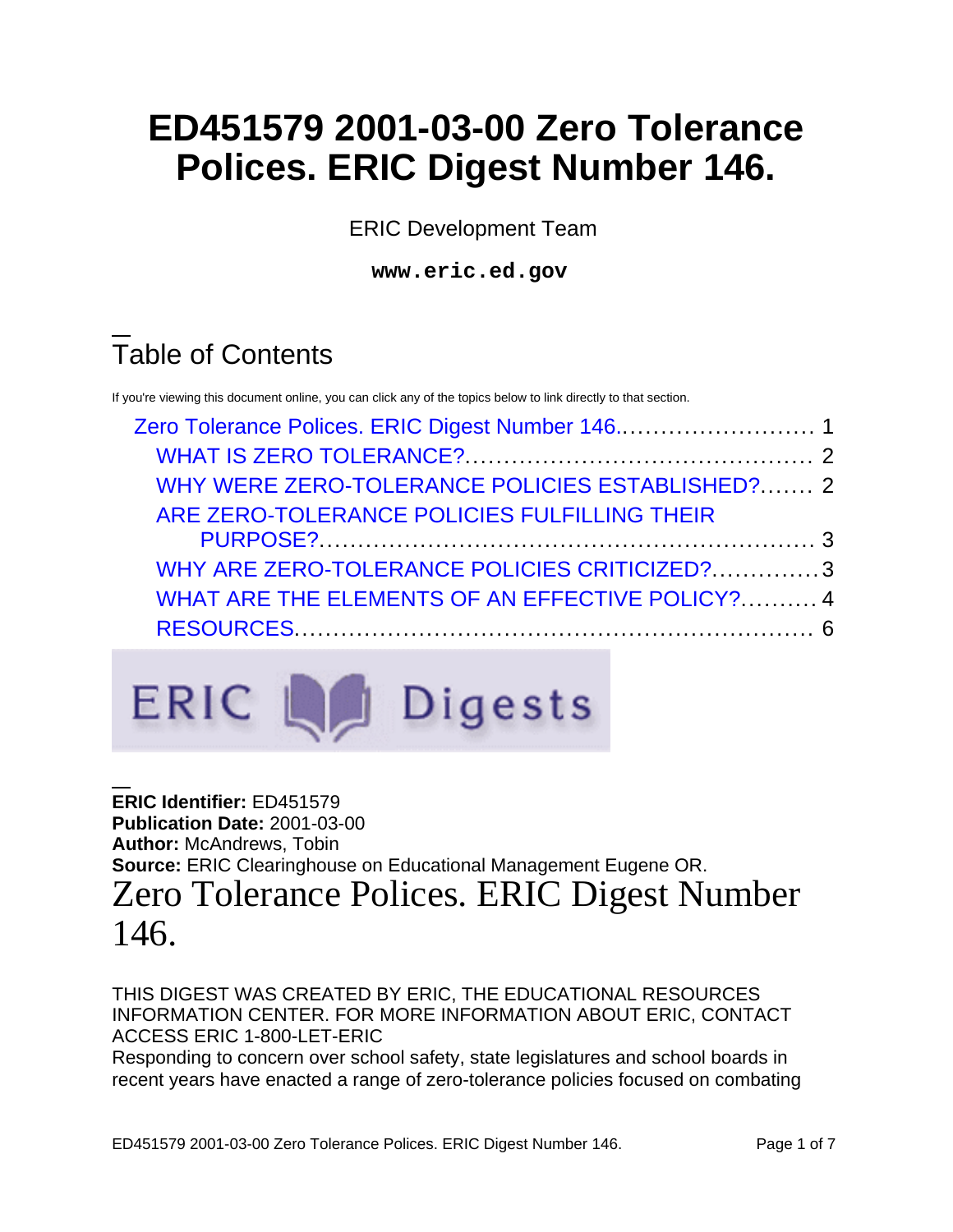weapons, drugs, violence, and antisocial behavior. Results have been mixed, with some critics discounting the policies altogether. Almost all schools report having zero-tolerance policies for firearms (94 percent) and weapons other than firearms (91 percent), according to the National Center for Education Statistics (Kaufman and others 2000). Eighty-seven percent of schools have zero-tolerance policies for alcohol, and 88 percent have policies for drugs. Most schools also have zero-tolerance policies for violence and tobacco (79 percent each).

This Digest describes the origins of zero-tolerance policies, presents evidence on their effectiveness, examines criticisms of them, and recommends strategies to make the policies more useful.

### <span id="page-1-0"></span>WHAT IS ZERO TOLERANCE?

Zero-tolerance policies are administrative rules intended to address specific problems associated with school safety and discipline. In 1994 Congress passed the Gun-Free Schools Act, which required states to legislate zero-tolerance laws or risk losing federal funds (Martin 2000). In response, various states, counties, and districts have developed their own policies in tune with local needs. In implementing the policies, some administrators have cast a broad net, treating both minor and major incidents with equal severity to "send a message" to potential violators (Skiba and Peterson 1999). The Gun-Free Schools Act included language allowing local review on a case-by-case basis. Some administrators have declined to exercise this discretion, believing instead that continued unwavering application of zero tolerance is necessary to deal with disruptive students (Skiba and Peterson).

Sometimes even exemplary students are caught in the zero-tolerance net. For instance, during the 1997-8 school year, a teacher observed 12-year-old Adam L., an A student, filing his nails with a miniature Swiss Army knife; for violating the school's anti-weapons policy, the youth received a one-year expulsion (Zirkel 1999).

#### <span id="page-1-1"></span>WHY WERE ZERO-TOLERANCE POLICIES ESTABLISHED?

Zero-tolerance policies were enacted to combat the seemingly overwhelming increase in school violence during the 1990s. In a 1995 School Crime Victimization Survey, 12 percent of responding students knew someone who had brought a gun to school (Ashford 2000). As the media focused on violence in schools, pressure increased on legislators to take action against weapons in schools.

Following enactment of the Gun-Free Schools Act, all 50 states adopted some variation of the law. This law made Elementary and Secondary Education Act (ESEA) funds "contingent on a state's enacting a 'zero-tolerance' law with the goal of producing gun-free schools" (Ashford). Some states went beyond this focus on guns and decided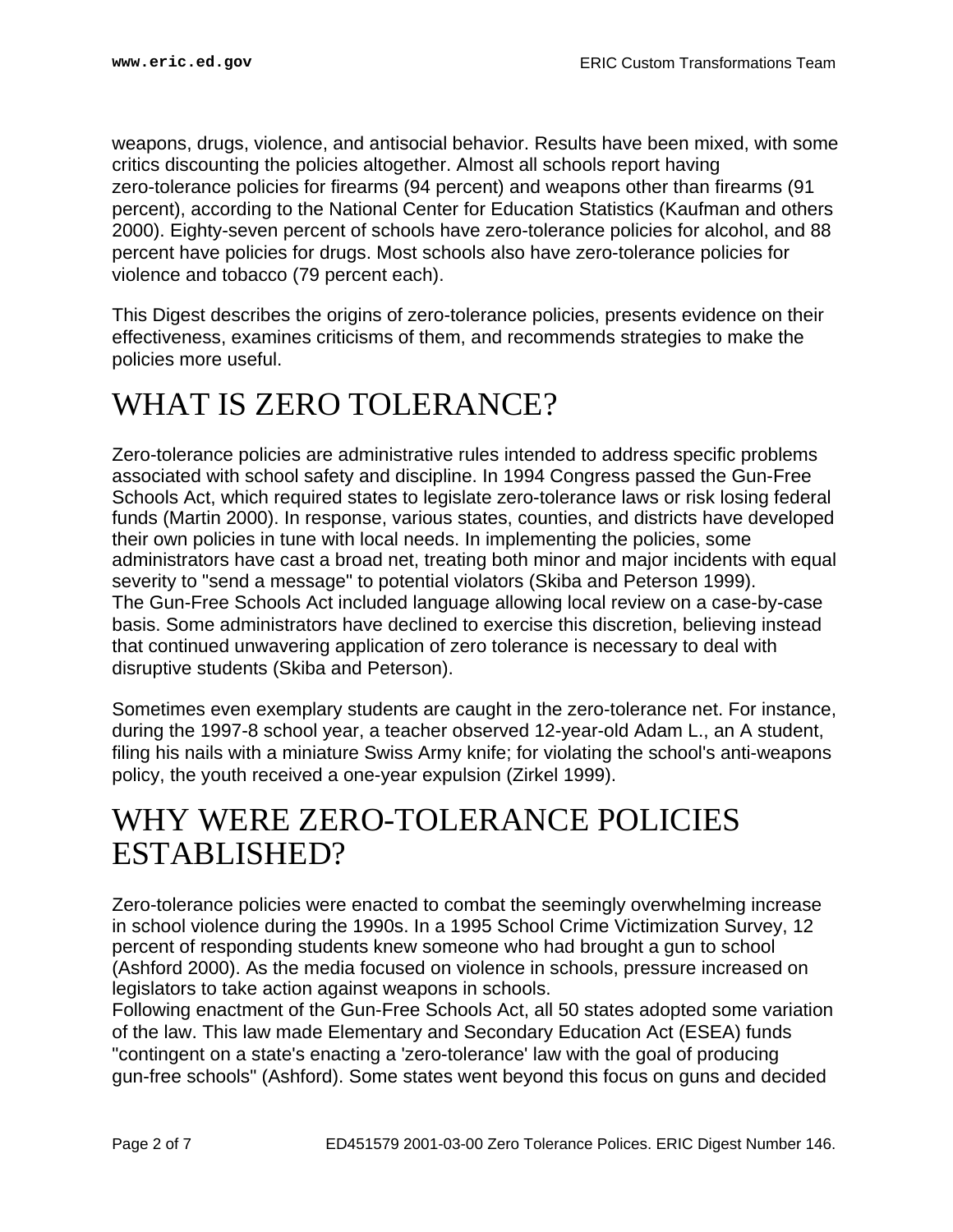to apply zero tolerance to the entire breadth of possible disciplinary infractions in an effort to weed out violators and standardize discipline.

### <span id="page-2-0"></span>ARE ZERO-TOLERANCE POLICIES FULFILLING THEIR PURPOSE?

It has been almost a decade since schools first began to institute zero-tolerance policies, and more than six years since the Gun-Free Schools Act. Critics claim there has been no concerted effort to test the efficacy of interventions that target school behavior, and few studies have evaluated the effectiveness of zero-tolerance strategies (Skiba and Peterson).

The National Center for Education Statistics found that, after four years of implementation, zero-tolerance policies had little effect at previously unsafe schools; the center also reports that the current data do not demonstrate a dramatic decrease in school-based violence in recent years (Ashford). The popularity of zero-tolerance policies may have less to do with their actual effect than the image they portray of schools taking resolute measures to prevent violence. Whether the policies actually change student behavior may be less important than the reassurance it gives the school community at large (Ashford).

Some schools report positive results from their policies. In Tacoma, Washington, Henry Foss Senior High School's School-Centered Decision Making (SCDM) team implemented in fall 1991 a zero-tolerance policy against fighting. After one year, the policy resulted in a 95 percent drop in violent behavior on campus. Moreover, the policy's positive impact led to record-breaking freshmen enrollment; the majority of new entrants indicated that they were attending the school primarily because of its safety (Burke and Herbert 1996).

Similar results were found in New Jersey's Lower Camden County Regional High School District, where zero tolerance contributed to a 30 percent drop in superintendent disciplinary hearings; drug-related offenses dropped by nearly one-half (Schreiner 1996).

#### <span id="page-2-1"></span>WHY ARE ZERO-TOLERANCE POLICIES CRITICIZED?

Zero-tolerance policies create long-term problems through exclusion, say critics. Consistently, school suspension was found to be a moderate to strong predictor of a student's dropping out of school (Skiba and Peterson). When students are not in school, they are on the streets and, more often than not, getting in more serious trouble than they could at school. Setting these policies in stone without any thought to the inherent ambiguities of human interaction allows only arbitrariness and exclusion and, thus,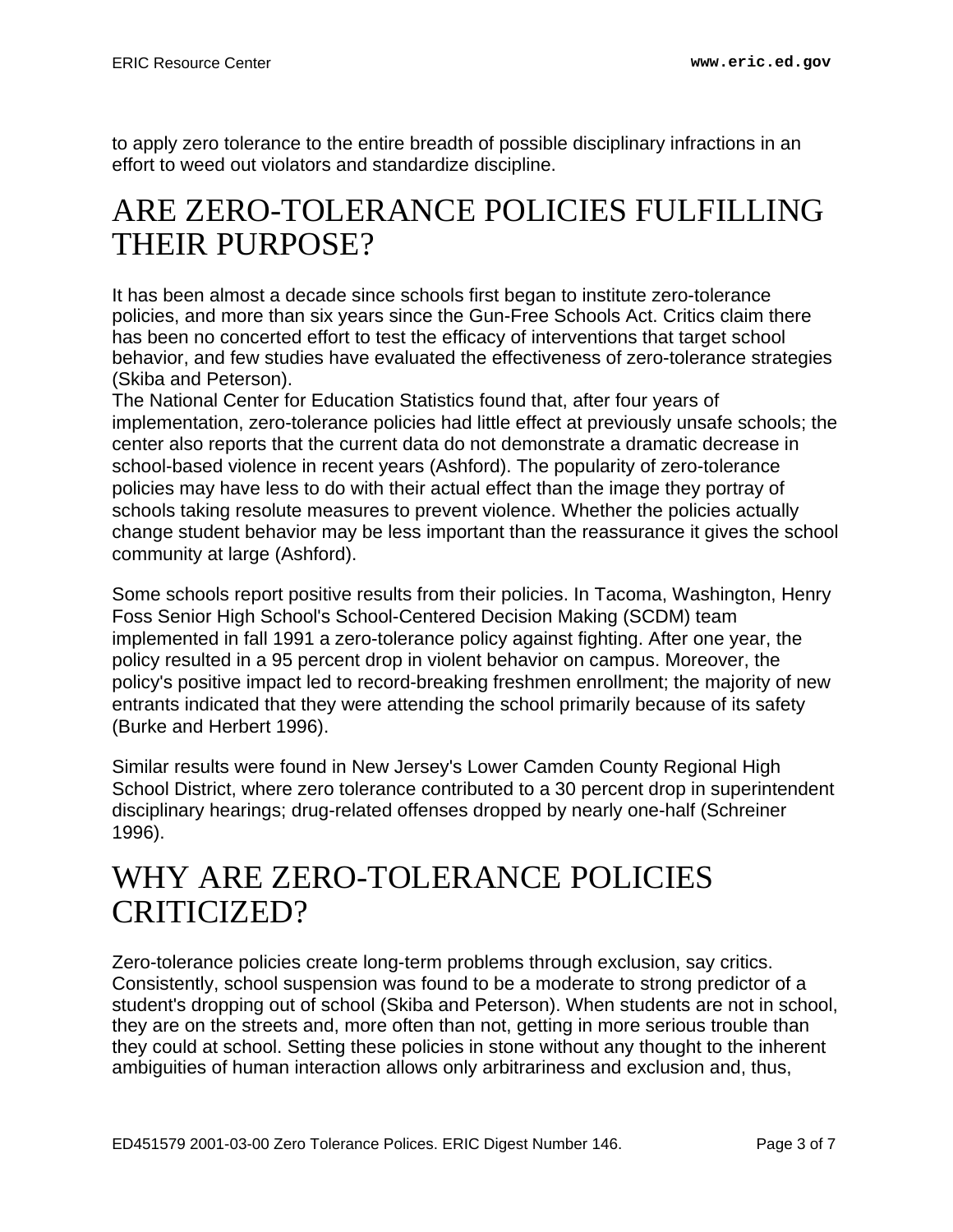abandons the educational mission of schools, asserts Perlstein (2000). Zero-tolerance policies have undoubtedly created legal headaches for some school administrators. By greatly increasing the number of students considered for expulsion, and by removing the flexibility previously accorded to administrators, these policies have hindered administrators' ability to address marginal incidents, says Stader (2000).

Perhaps the biggest problem with zero-tolerance policies is inconsistent application and interpretation. David Day, general counsel for four Indiana school districts, says he expects lawsuits when board members suddenly announce they are imposing a zero-tolerance policy that leaves no room for administrators' discretion or students' due-process rights (Jones 2000).

In February 2001, the American Bar Association approved a resolution opposing "policies that have a discriminatory effect, or mandate either expulsion or referral of students to juvenile or criminal court, without regard to the circumstances or nature of the offense or the student's history."

A report on the resolution noted the disproportionate number of African-American students who have been expelled (Juvenile Law Center 2000).

A weak link in the chain connecting policy to practice is that those responsible for implementation often haven't heard of, or don't clearly understand, the policy. In the absence of training on how to deal with infractions, administrative ignorance or ineptitude is largely to blame for lawsuits over disciplinary actions.

Although most mainstream students live in a "one strike you're out" environment, the situation is different for special-education students. Laws governing violations by special-education students generally guarantee the student's right to due process under the Fourteenth Amendment. To expel a special-education student, a panel must be convened to determine whether the violation is related to the student's disability, in which case the school must follow due-process procedures, including an IEP meeting and subsequent hearing (Zirkel).

Special-education students are also protected by the "stay put" provision, which keeps them in their present educational environment unless a court grants a preliminary injunction declaring that the student presents a high level of danger as defined in Honig v. Doe (1988).

#### <span id="page-3-0"></span>WHAT ARE THE ELEMENTS OF AN EFFECTIVE POLICY?

When formulating a zero-tolerance policy, it may be useful for state officials and local school boards to attend to the following recommendations: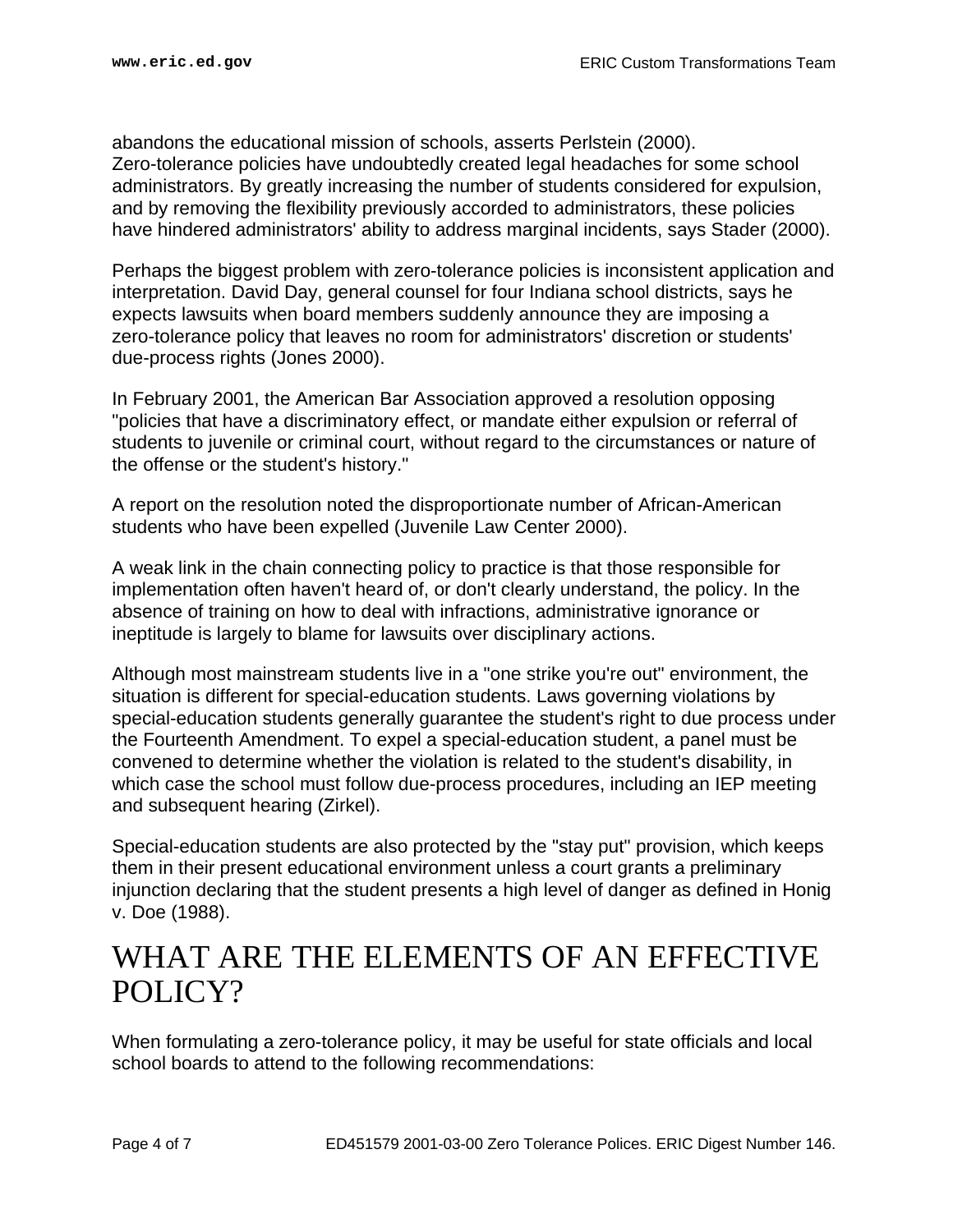- \* Specify clear consequences for misbehavior, with consistency of application.
- \* Allow flexibility and consider expulsion alternatives.
- \* Clearly define what constitutes a weapon, a drug, or an act of misbehavior.
- \* Comply with state due-process laws and allow for student hearings.

\* Develop the policy collaboratively with all stake holding agencies (for example, state departments of education, juvenile justice, and health and human services).

\* Learn from the experiences educators have had with zero tolerance in other states, schools, and districts.

\* Integrate comprehensive health-education programs that include drug and alcohol curricula.

- \* Tailor the policy to local needs.
- \* Review the policy each year.

A sound policy allows administrators some degree of discretion in responding to infractions. The policy should allow officials to consider the special circumstances of a violation, such as the age of the offender, the ability of the offender to comprehend the policy, the intent of the offender, the effect of the transgression on other students (both those directly and indirectly involved), and, finally, the past disciplinary record of the offender (Martin). Special circumstances can be used to consider alternatives that may be more appropriate than expulsion.

By categorizing violations in accordance with their severity, administrators send a strong message that violations will not be allowed, while avoiding a "one size fits all" approach (Ashford). While setting up discretionary systems to handle policy violation may prolong the decision-making process, it will free schools from a tangle of due-process litigation and allow decisions to be made on the basis of facts so appropriate disciplinary action can be levied (Stader).

When students are suspended or expelled, they should be referred to outside counseling and, in extreme cases, to local law-enforcement agencies. By following these guidelines, administrators will not only cover their own accountability but also create excellent resources that could offer valuable second opinions into any administrative decisions being made.

A zero-tolerance policy is but one part of a broader set of policies dealing with school safety. Each school district should also develop a crisis-management plan tailored to individual schools and their communities. Conflict-mediation programs, active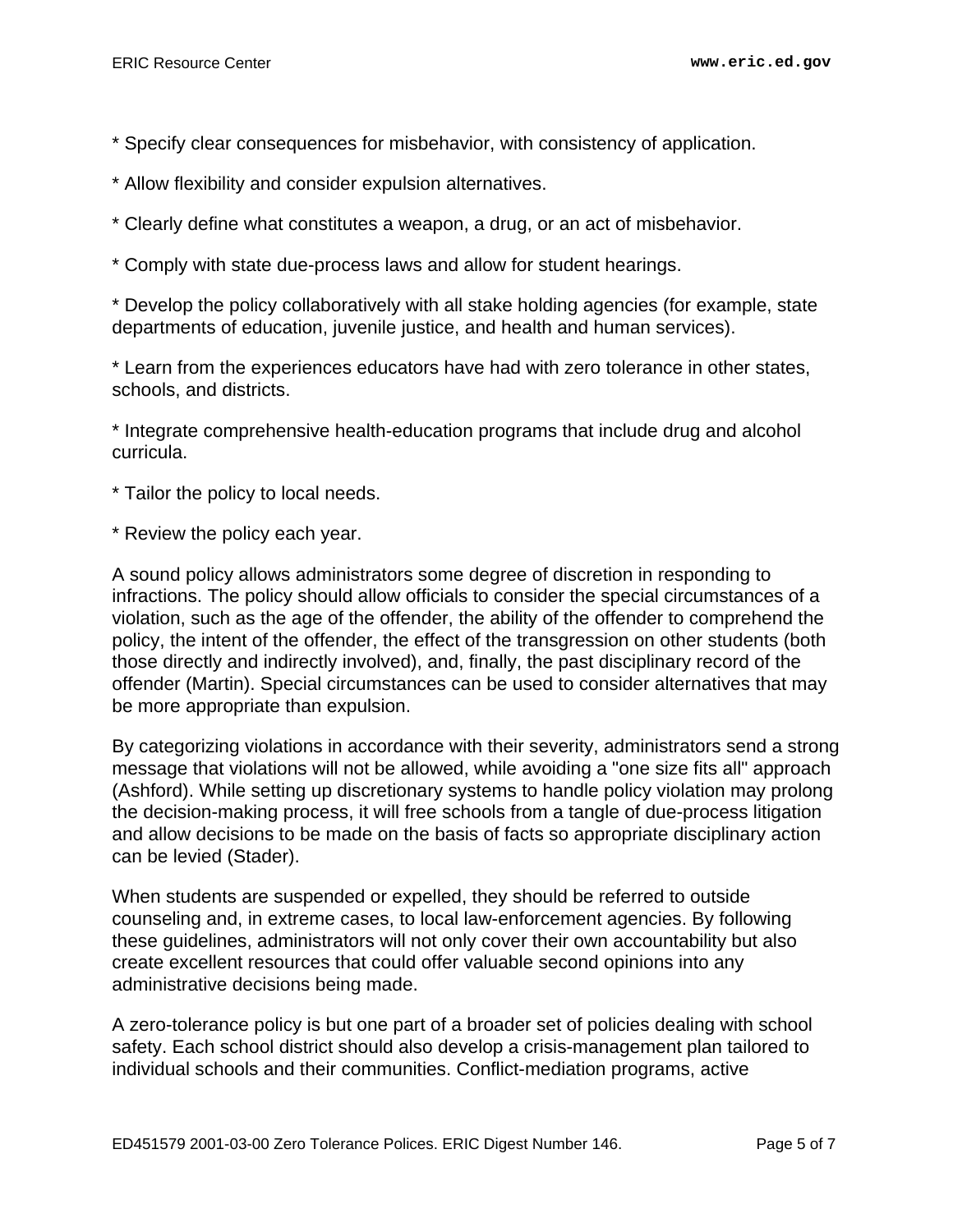recruitment of students to participate in planning, and peer mentoring may open lines of communication between students, improve the school climate, and reduce violence (Stader). This strategy has worked for schools in Wisconsin and North Carolina (Blair 1999).

When communicating zero-tolerance policies to the public as well as to the school community, officials should focus on three points: exact definitions of punishable offenses, consequences for noncompliance, and the decision process that will be followed when offenses occur. To alleviate apprehension, administrators can stress that children are actually safer at school than anywhere else.

#### <span id="page-5-0"></span>RESOURCES

Ashford, Roger. "Can Zero Tolerance Keep Our Schools Safe?" Principal (November 2000): 28-30.

Blair, Frank. "Does Zero Tolerance Work?" Principal 79, 1 (September 1999): 36-37. EJ 592 961.

Burke, Ethelda, and Don Herbert. "Zero Tolerance Policy: Combating Violence in Schools." NASSP Bulletin (April 1996): 49-54. EJ 522 765.

Jones, Rebecca. "Schools and the Law: Legal Trouble Spots and How To Avoid Them." American School Board Journal 187, 4 (April 2000): 24-30. EJ 603 262.

Juvenile Law Center. Philadelphia. For text of American Bar Association resolution, go to http://www.jlc.org/home/updates/updates\_links/aba\_zerotol.htm

Kaufman, Philip, and others. "Indicators of School Crime and Safety, 2000." Washington, D.C.: National Center for Education Statistics. NCES Report (January 2000): Appendix A, 133-34. ED 444 270.

Martin, Michael. "Does Zero Mean Zero?" American School Board Journal 187, 3 (March 2000): 39-41. EJ 601 206.

Perlstein, Daniel. "Failing at Kindness: Why Fear of Violence Endangers Children." Educational Leadership (March 2000): 76-79.

Schreiner, Michael. "Bold Steps Build Safe Havens." School Business Affairs 62, 11 (November 1996): 44-46. EJ 535 678.

Skiba, Russ, and Reece Peterson. "The Dark Side of Zero Tolerance." Phi Delta Kappan 80, 5 (January 1999): 372-76, 381-82. EJ 579 414.

Stader, David. "Preempting Threats with a Sound School Policy." NASSP Bulletin 84, 617 (September 2000): 68-72.